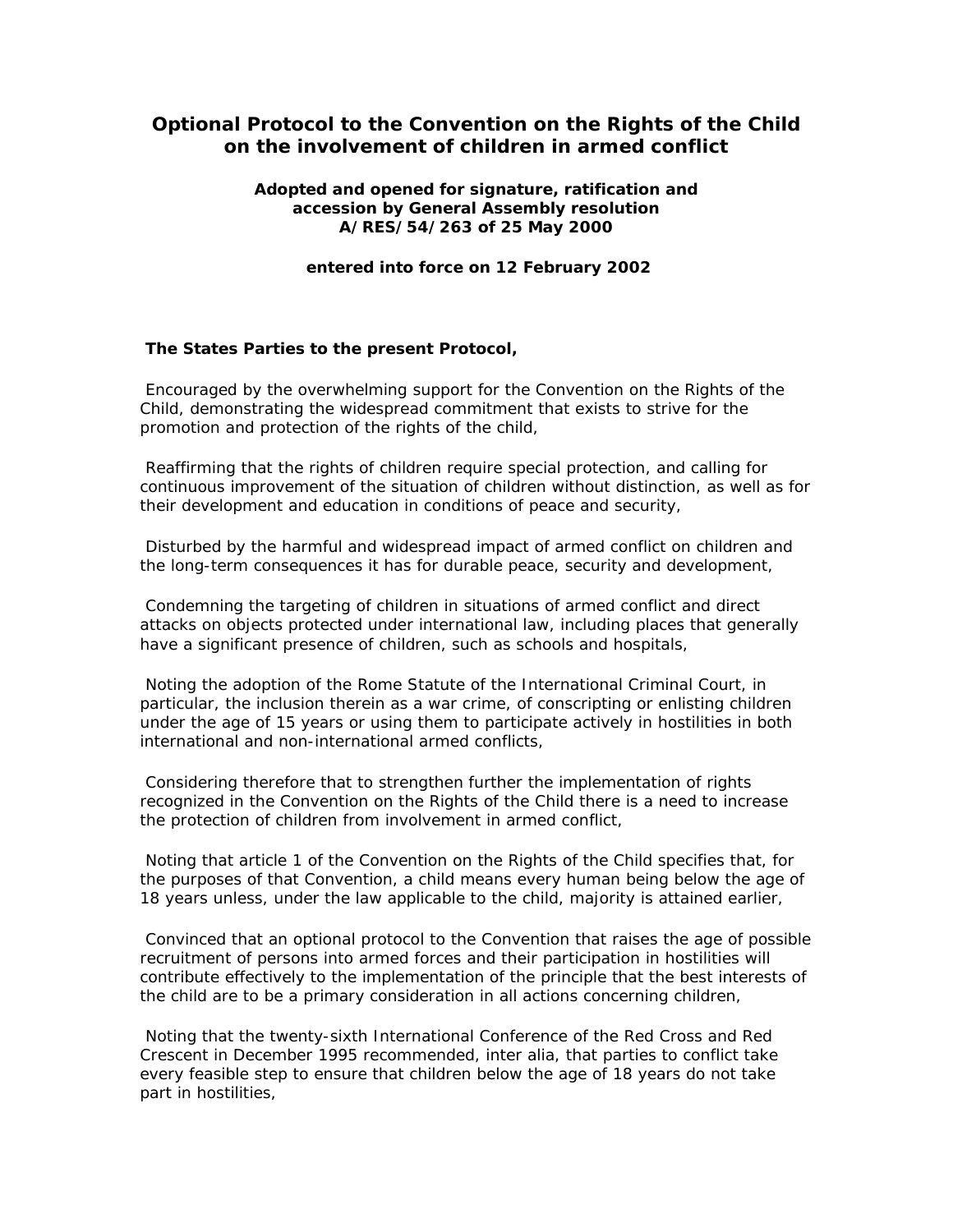Welcoming the unanimous adoption, in June 1999, of International Labour Organization Convention No. 182 on the Prohibition and Immediate Action for the Elimination of the Worst Forms of Child Labour, which prohibits, inter alia, forced or compulsory recruitment of children for use in armed conflict,

 Condemning with the gravest concern the recruitment, training and use within and across national borders of children in hostilities by armed groups distinct from the armed forces of a State, and recognizing the responsibility of those who recruit, train and use children in this regard,

 Recalling the obligation of each party to an armed conflict to abide by the provisions of international humanitarian law,

 Stressing that the present Protocol is without prejudice to the purposes and principles contained in the Charter of the United Nations, including Article 51, and relevant norms of humanitarian law,

 Bearing in mind that conditions of peace and security based on full respect of the purposes and principles contained in the Charter and observance of applicable human rights instruments are indispensable for the full protection of children, in particular during armed conflicts and foreign occupation,

 Recognizing the special needs of those children who are particularly vulnerable to recruitment or use in hostilities contrary to the present Protocol owing to their economic or social status or gender,

 Mindful of the necessity of taking into consideration the economic, social and political root causes of the involvement of children in armed conflicts,

 Convinced of the need to strengthen international cooperation in the implementation of the present Protocol, as well as the physical and psychosocial rehabilitation and social reintegration of children who are victims of armed conflict,

 Encouraging the participation of the community and, in particular, children and child victims in the dissemination of informational and educational programmes concerning the implementation of the Protocol,

Have agreed as follows:

### *Article 1*

 States Parties shall take all feasible measures to ensure that members of their armed forces who have not attained the age of 18 years do not take a direct part in hostilities.

### *Article 2*

 States Parties shall ensure that persons who have not attained the age of 18 years are not compulsorily recruited into their armed forces.

### *Article 3*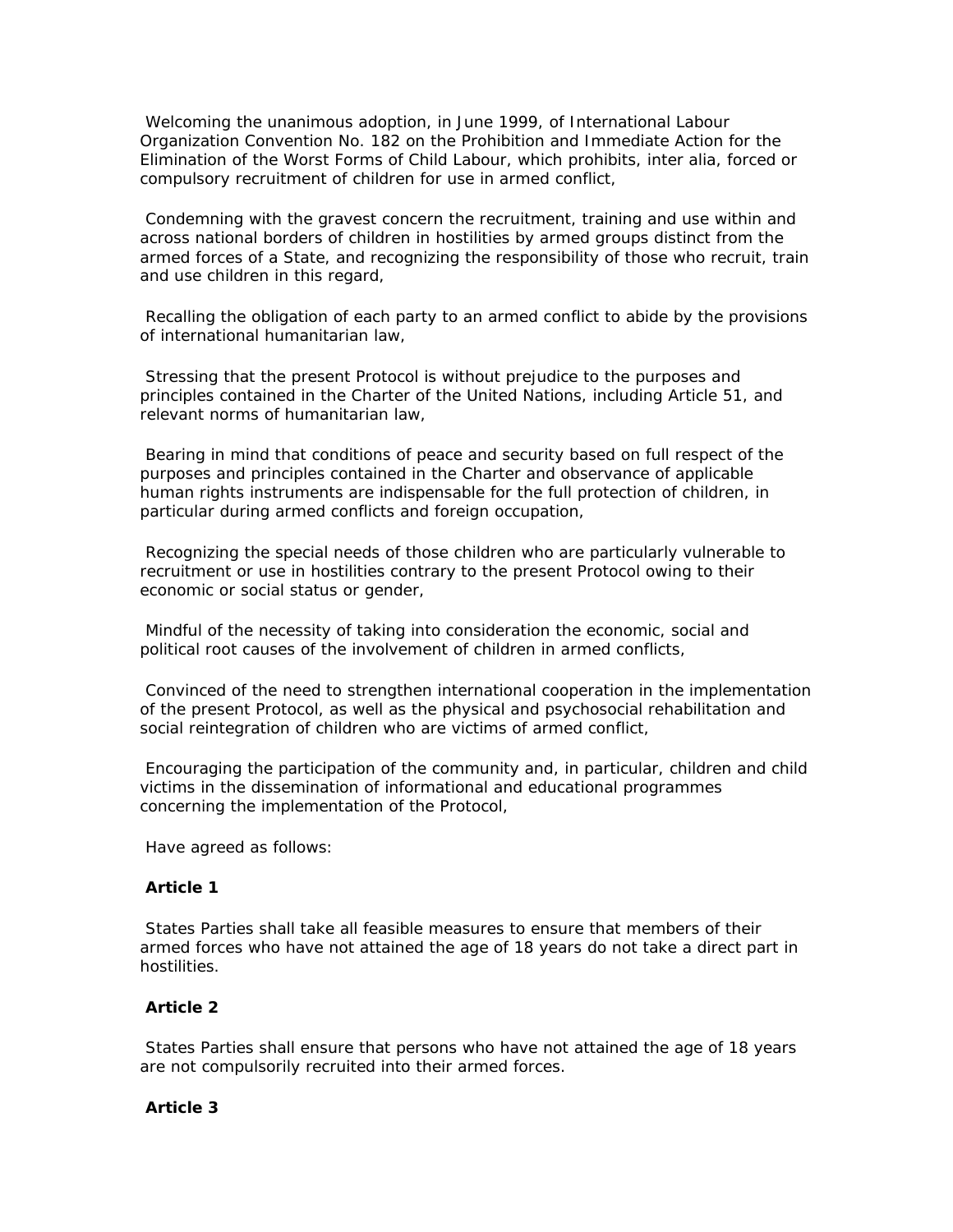1. States Parties shall raise the minimum age for the voluntary recruitment of persons into their national armed forces from that set out in article 38, paragraph 3, of the Convention on the Rights of the Child, taking account of the principles contained in that article and recognizing that under the Convention persons under the age of 18 years are entitled to special protection.

2. Each State Party shall deposit a binding declaration upon ratification of or accession to the present Protocol that sets forth the minimum age at which it will permit voluntary recruitment into its national armed forces and a description of the safeguards it has adopted to ensure that such recruitment is not forced or coerced.

3. States Parties that permit voluntary recruitment into their national armed forces under the age of 18 years shall maintain safeguards to ensure, as a minimum, that:

(a) Such recruitment is genuinely voluntary;

 (b) Such recruitment is carried out with the informed consent of the person's parents or legal guardians;

(c) Such persons are fully informed of the duties involved in such military service;

 (d) Such persons provide reliable proof of age prior to acceptance into national military service.

4. Each State Party may strengthen its declaration at any time by notification to that effect addressed to the Secretary-General of the United Nations, who shall inform all States Parties. Such notification shall take effect on the date on which it is received by the Secretary-General.

5. The requirement to raise the age in paragraph 1 of the present article does not apply to schools operated by or under the control of the armed forces of the States Parties, in keeping with articles 28 and 29 of the Convention on the Rights of the Child.

### *Article 4*

1. Armed groups that are distinct from the armed forces of a State should not, under any circumstances, recruit or use in hostilities persons under the age of 18 years.

2. States Parties shall take all feasible measures to prevent such recruitment and use, including the adoption of legal measures necessary to prohibit and criminalize such practices.

3. The application of the present article shall not affect the legal status of any party to an armed conflict.

### *Article 5*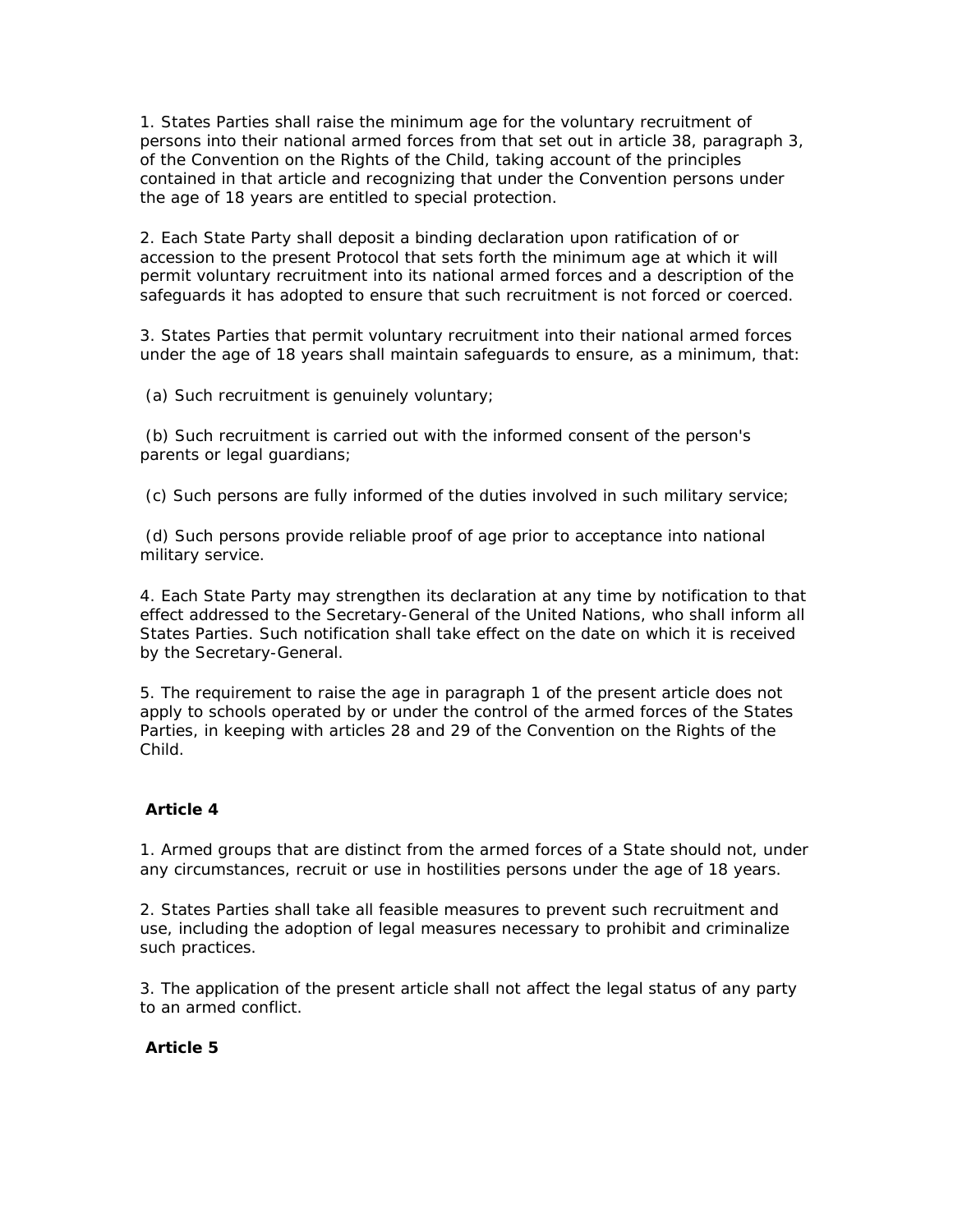Nothing in the present Protocol shall be construed as precluding provisions in the law of a State Party or in international instruments and international humanitarian law that are more conducive to the realization of the rights of the child.

# *Article 6*

1. Each State Party shall take all necessary legal, administrative and other measures to ensure the effective implementation and enforcement of the provisions of the present Protocol within its jurisdiction.

2. States Parties undertake to make the principles and provisions of the present Protocol widely known and promoted by appropriate means, to adults and children alike.

3. States Parties shall take all feasible measures to ensure that persons within their jurisdiction recruited or used in hostilities contrary to the present Protocol are demobilized or otherwise released from service. States Parties shall, when necessary, accord to such persons all appropriate assistance for their physical and psychological recovery and their social reintegration.

# *Article 7*

1. States Parties shall cooperate in the implementation of the present Protocol, including in the prevention of any activity contrary thereto and in the rehabilitation and social reintegration of persons who are victims of acts contrary thereto, including through technical cooperation and financial assistance. Such assistance and cooperation will be undertaken in consultation with the States Parties concerned and the relevant international organizations.

2. States Parties in a position to do so shall provide such assistance through existing multilateral, bilateral or other programmes or, inter alia, through a voluntary fund established in accordance with the rules of the General Assembly.

# *Article 8*

1. Each State Party shall, within two years following the entry into force of the present Protocol for that State Party, submit a report to the Committee on the Rights of the Child providing comprehensive information on the measures it has taken to implement the provisions of the Protocol, including the measures taken to implement the provisions on participation and recruitment.

2. Following the submission of the comprehensive report, each State Party shall include in the reports it submits to the Committee on the Rights of the Child, in accordance with article 44 of the Convention, any further information with respect to the implementation of the Protocol. Other States Parties to the Protocol shall submit a report every five years.

3. The Committee on the Rights of the Child may request from States Parties further information relevant to the implementation of the present Protocol.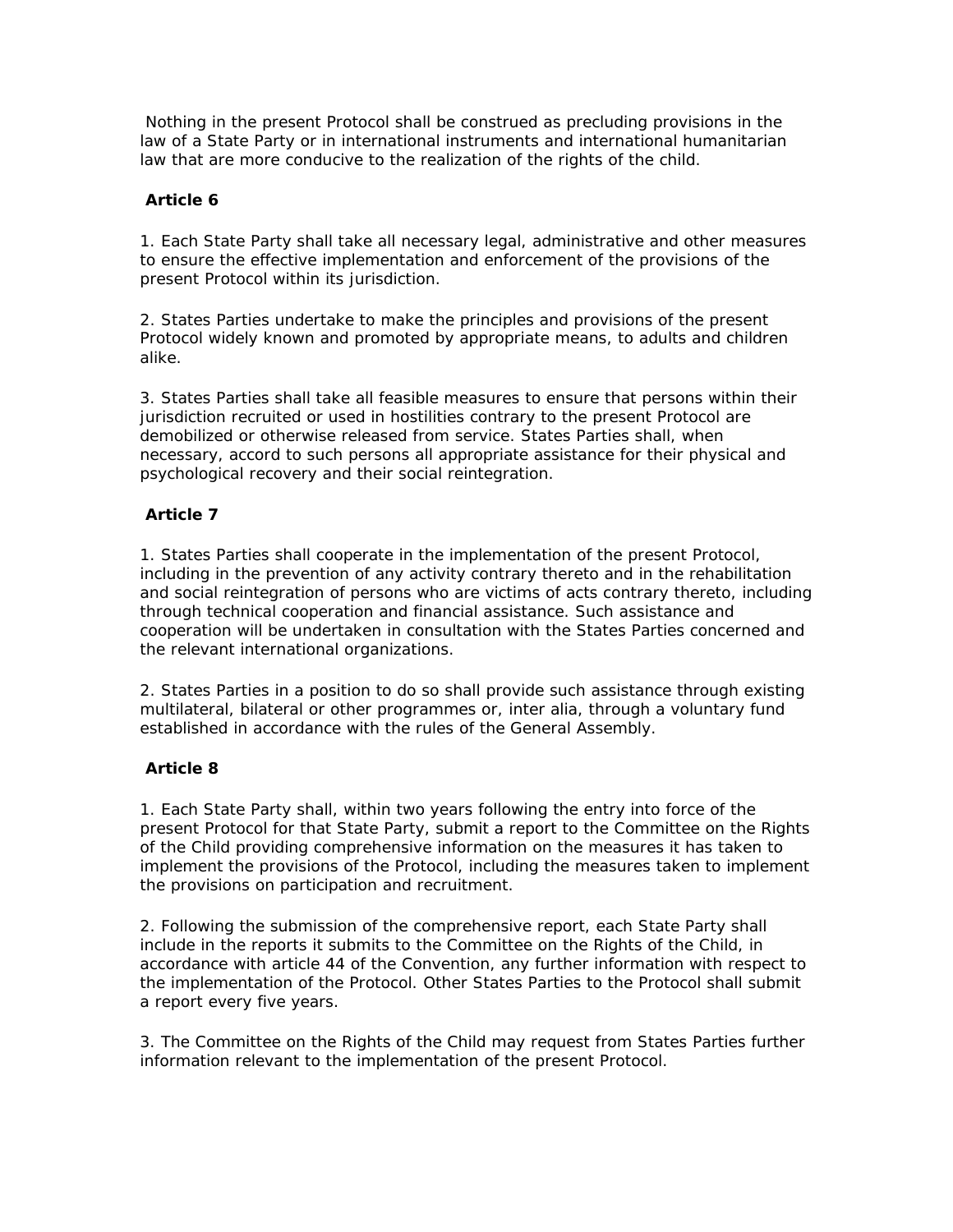## *Article 9*

1. The present Protocol is open for signature by any State that is a party to the Convention or has signed it.

2. The present Protocol is subject to ratification and is open to accession by any State. Instruments of ratification or accession shall be deposited with the Secretary-General of the United Nations.

3. The Secretary-General, in his capacity as depositary of the Convention and the Protocol, shall inform all States Parties to the Convention and all States that have signed the Convention of each instrument of declaration pursuant to article 3.

## *Article 10*

1. The present Protocol shall enter into force three months after the deposit of the tenth instrument of ratification or accession.

2. For each State ratifying the present Protocol or acceding to it after its entry into force, the Protocol shall enter into force one month after the date of the deposit of its own instrument of ratification or accession.

## *Article 11*

1. Any State Party may denounce the present Protocol at any time by written notification to the Secretary- General of the United Nations, who shall thereafter inform the other States Parties to the Convention and all States that have signed the Convention. The denunciation shall take effect one year after the date of receipt of the notification by the Secretary-General. If, however, on the expiry of that year the denouncing State Party is engaged in armed conflict, the denunciation shall not take effect before the end of the armed conflict.

2. Such a denunciation shall not have the effect of releasing the State Party from its obligations under the present Protocol in regard to any act that occurs prior to the date on which the denunciation becomes effective. Nor shall such a denunciation prejudice in any way the continued consideration of any matter that is already under consideration by the Committee on the Rights of the Child prior to the date on which the denunciation becomes effective.

## *Article 12*

1. Any State Party may propose an amendment and file it with the Secretary-General of the United Nations. The Secretary-General shall thereupon communicate the proposed amendment to States Parties with a request that they indicate whether they favour a conference of States Parties for the purpose of considering and voting upon the proposals. In the event that, within four months from the date of such communication, at least one third of the States Parties favour such a conference, the Secretary-General shall convene the conference under the auspices of the United Nations. Any amendment adopted by a majority of States Parties present and voting